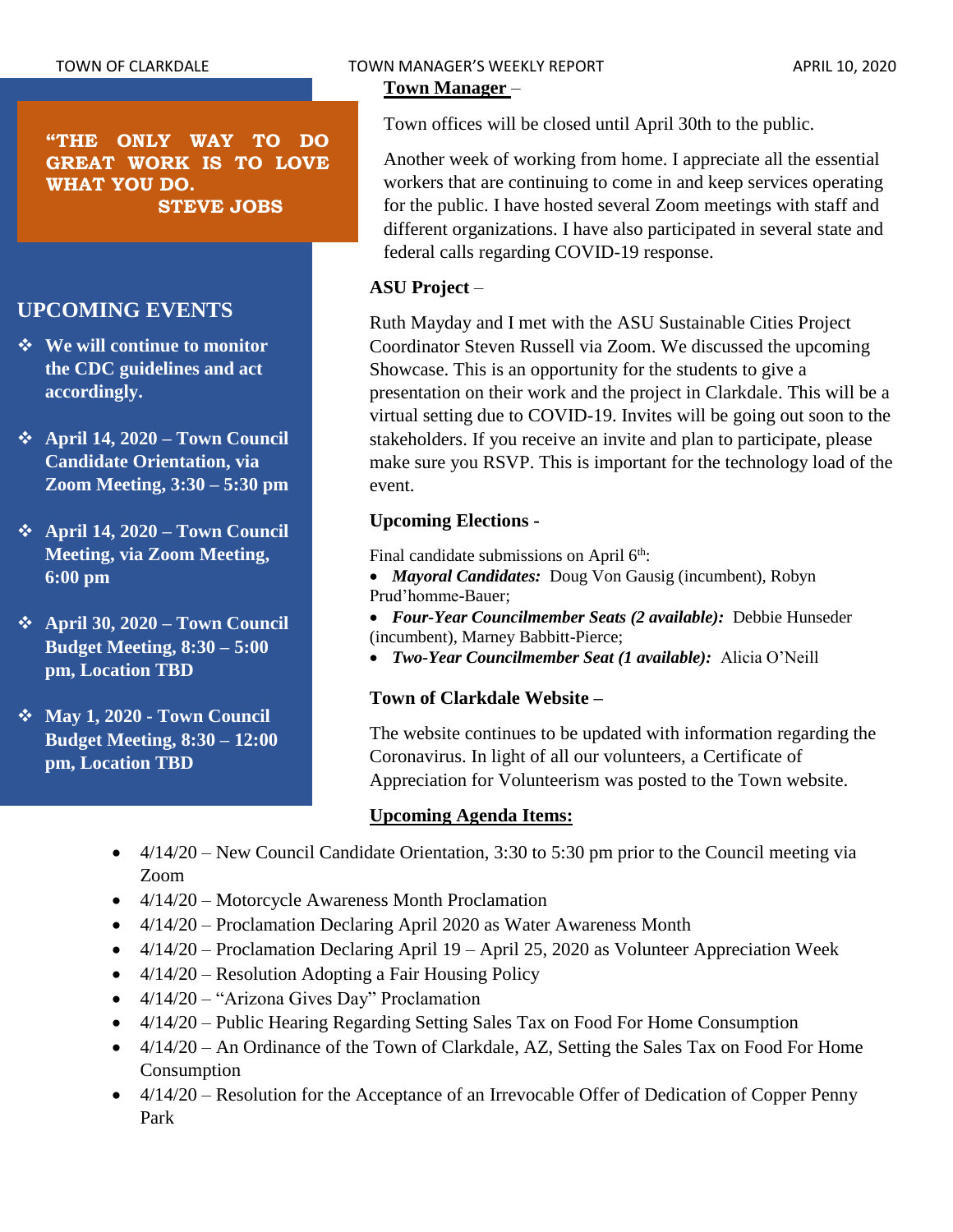# Yavapai County COVID-19 Update 4/10/2020 9:30:00 AM

| Yavapai Confirmed<br>Cases<br>62                                                                                                         |                                           |                                                                                                                 | Yavapai Deaths                                                                                                                                                                              | Cases: 3112 Deaths: 97                                                                                                                                          | Arizona                                                                                   |
|------------------------------------------------------------------------------------------------------------------------------------------|-------------------------------------------|-----------------------------------------------------------------------------------------------------------------|---------------------------------------------------------------------------------------------------------------------------------------------------------------------------------------------|-----------------------------------------------------------------------------------------------------------------------------------------------------------------|-------------------------------------------------------------------------------------------|
| <b>Yavapai Case Locations</b><br>Cottonwood<br>Prescott<br><b>Prescott Valley</b><br>Sedona<br>Other Quad Cities<br>Other Verde<br>Mayer | 8<br>12<br><b>12</b><br>10<br>9<br>6<br>5 | Yavapai Tests<br>Total Tested 1420<br>Negative<br>Positive 62<br>Hospitalizations<br>YRMC3<br>VVMC2<br>pending. | 1358<br>95%<br>8 PUI (West Campus)<br>2 PUI (East Campus)<br>8 PUI<br>* A PUI is an in-patient who<br>has been admitted for care<br>that has been tested for<br>COVID-19 with results still | Yavapai Case Details<br>Age<br>$0$ to $17$<br>$18 \text{ to } 44$<br>45 to 54 11<br>$55$ to $64$<br>$65$ to $74$<br>75 and older<br>Male<br>Female<br>Recovered | Count<br>5 <sup>1</sup><br>$\overline{11}$<br>15<br>15<br>5 <sup>1</sup><br>27<br>35<br>3 |

# *FINANCE DEPARTMENT UPDATES*

- Budget meetings will take place April 30, 2020, from 8:30 to 5:00 pm and May 1, 2020, from 8:30 to 12 pm.
- Kathy Cwiok has worked on the FY 20-21 budget and aligning anticipated revenues. As you can imagine, this has been a daunting task with the recent decline in revue. We will be looking at ways to reduce our spending. We continue to make decisions on this year's budget as well.
- Welcome to our newest employee Jesus Noriega, Utilities Laborer

*PARKS & RECREATION DEPARTMENT UPDATES*

Parks and Recreation Event, Program and Activity Reports –

- In addition to the initial Executive Order 2020-18 issued by the Governor. On April 4, 2020, the following services should cease:
	- *Amenities at public parks that do not allow for recommended physical distancing or proper hygiene such as basketball courts, splash pads, playgrounds and public restrooms but public parks shall remain open to the greatest extent possible.*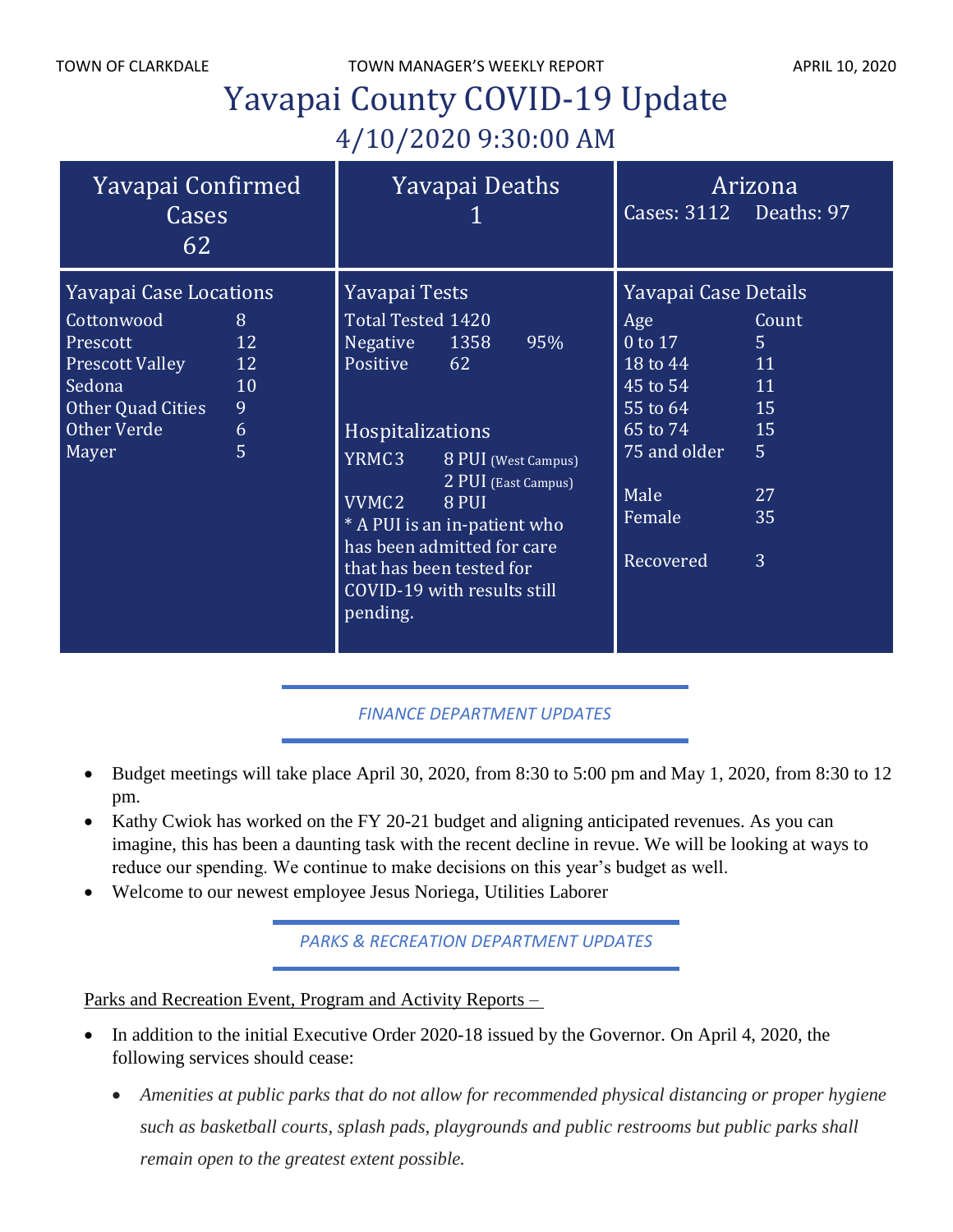#### TOWN OF CLARKDALE TOWN MANAGER'S WEEKLY REPORT TOWN OF CLARKDALE

• Copper Penny Park will be dedicated to the Town at the April  $14<sup>th</sup>$  Town Council meeting. This park is currently the responsibility of the developer till the dedication is established.

# Verde River @ Clarkdale -

- In an effort to minimize exposure to the Coronavirus, the port-a-lets have been removed.
- The life jackets from the new loaner stations at Lower TAPCO and Tuzigoot have been removed temporarily per the request of Arizona Game and Fish due to COVID-19.

# Parks and Recreation Commission Updates -

• PRC met Wednesday via Zoom meeting. The meeting went well, and Commissioners had important discussions about the General Plan as it relates to recreation in Clarkdale. In order to capture a better view of how the community views recreation, staff will be working on a survey that will be presented to Clarkdale residents once approved by the Commission.

# Special Events Updates –

• The first concert of the season has been canceled. The Verde Valley Big Band has asked for the cancelation due to a lack of rehearsal time because of COVID-19. We may be able to reschedule them to later in the summer depending on how things play out with the virus.

# Census 2020 –

• To spread the word about the importance of the Census an Art Contest was offered to kids K-12. The assignment was to create a drawing that best represents "Everyone Counts in Clarkdale", and submit by taking a picture of the artwork and posting on Town of Clarkdale Facebook page. Eight children participated and will all receive a prize.

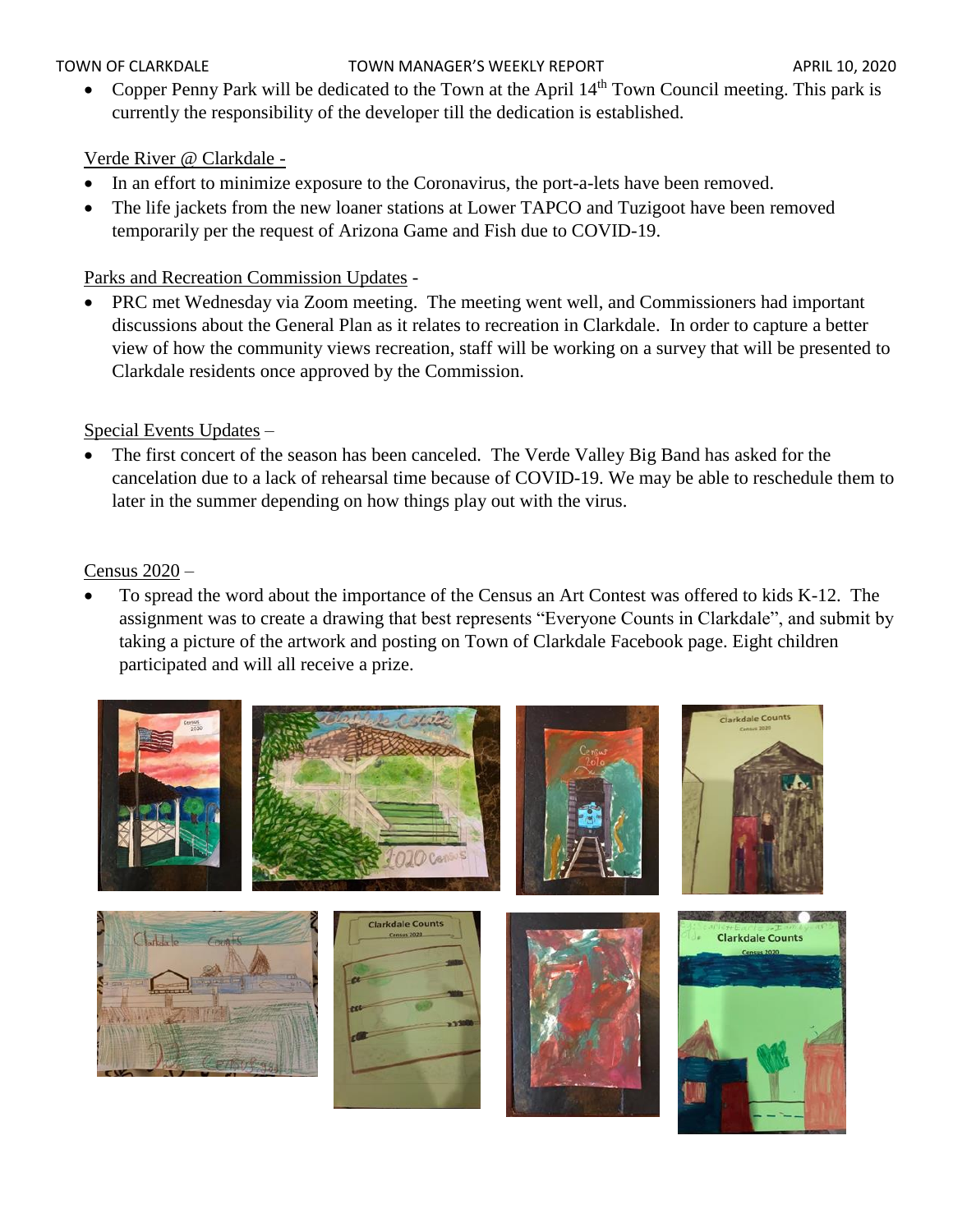# *COMMUNITY DEVELOPMENT DEPARTMENT UPDATES*

- Planning Commission CANCELLED
- Design Review Board CANCELLED
- General Plan Committee First meeting held on April 9, 2020 via Zoom.
- Code Enforcement No new complaints received this week.
- Tuzigoot Road **–** Ruth Mayday met with Justin Vitarelli on site Tuesday, April 8th. He is working on a site plan and going through the PAR process for his project. The site plan should be submitted shortly. Community Development is working on a Zoning Analyses to help him with some direction regarding requirements.
- During this time of social distancing and for the safety of staff and residence, there will only be occupied residency inspections for power or gas related issues.
- Development -

Railroad Terraces (DeBlanc) – multiple duplex project on 1.94 acres on lower Broadway. Zoning and GP conformance in place. Affordable Housing

Railroad Crossing (Fender) – possible manufactured home park on 3.75 acres, also on lower Broadway. Zoning is R3 and Industrial; GP designation is LI – Light Industrial. Rezone and GPA will be required. Affordable Housing project.

Mescal Spur (Stodelman) – higher density SFR housing on approximately eight (8) acres on north side of Mescal Spur road. Will need zone change and GP amendment.

#### Weekly Report

| <b>ITEM</b>             | <b>DETAILS</b>                                | <b>FEE</b> |
|-------------------------|-----------------------------------------------|------------|
|                         | 092634 SOLR / 317 LAUGHING HILL RD            | \$50.00    |
|                         | 092623 NEW CONSTRUCTION / 1920 NORTHSTAR DR   | \$1,738.80 |
|                         | 092633 NEW CONSTRUCTION / 1800 SABLE RIDGE RD | \$2,419.20 |
| <b>BUILDING PERMITS</b> | 092636 NEW CONSTRUCTION / 264 SIEBER COURT    | \$2,326.40 |
|                         | 092629 NEW CONSTRUCTION / 580 SKYLINE BLVD    | \$2,923.20 |
|                         | 092631 FENCE / 149 ZUNI DR                    | \$25.00    |
|                         | 092639 SOLAR / 408 POWDER BOX RD              | \$50.00    |
|                         |                                               | \$9,532.60 |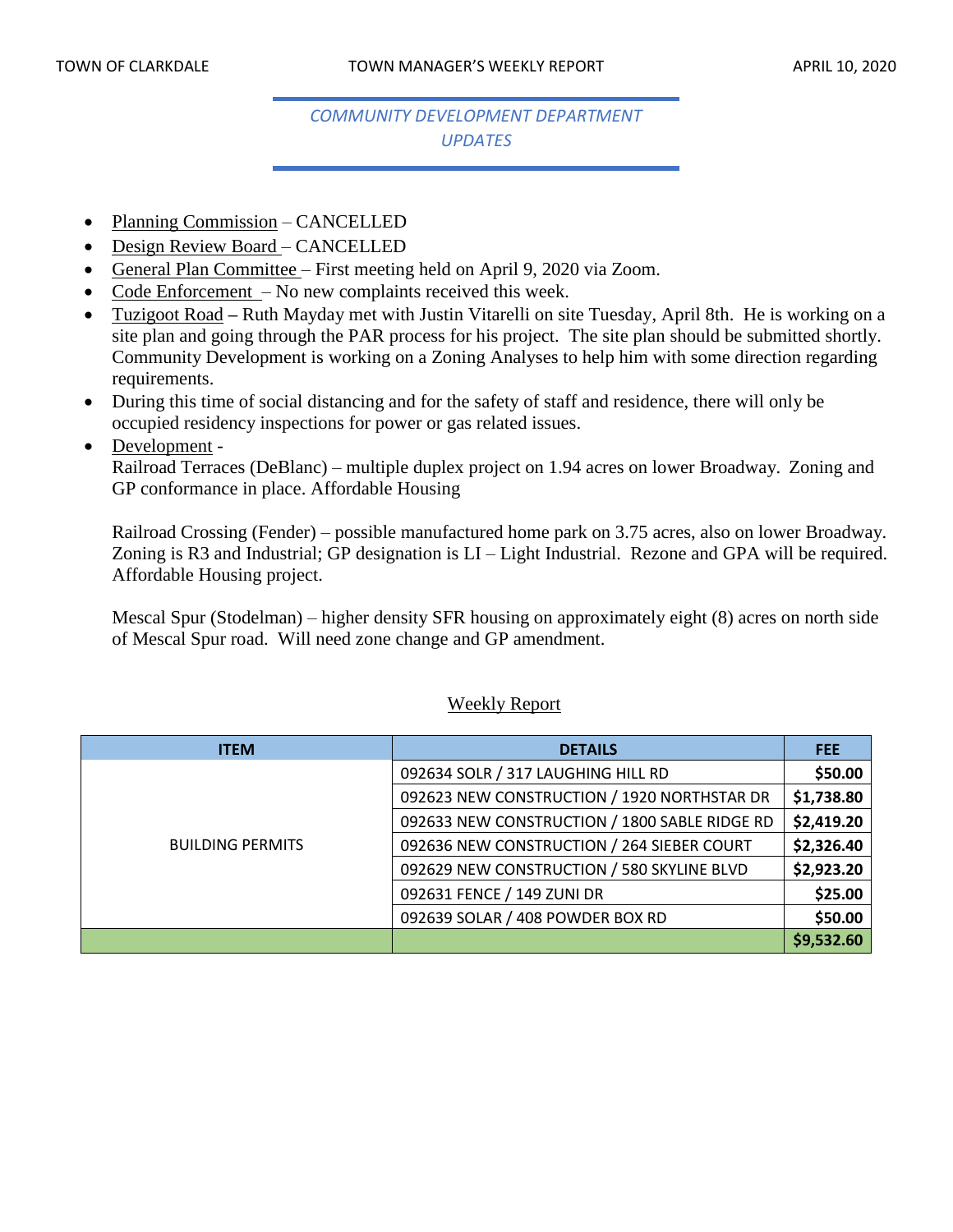#### *POLICE DEPARTMENT UPDATES*

#### **Major incidents reported to the department for the week of 4/1 through 4/7/20:**

- $4/1/20$  Officer Candelaria handled a family dispute in Upper Clarkdale. Parties were separated and there were no arrests. SRO Brundridge, Officer Guth, and Officer Deming assisted.
- 4/6/20 Officer Guth and SRO Brundridge responded to a disorderly individual near the school. The subject was trying to return to his halfway house in Cottonwood and was picked up at Number One Foods by a friend.
- 4/7/20 Officer Lohman received several calls about people playing pickleball at Copper Penny Park.

| <b>Total Calls</b>                           | 29 |
|----------------------------------------------|----|
| <b>Calls Criminal in Nature</b>              | 2  |
| <b>Traffic Stops</b>                         |    |
| Citations                                    |    |
| Warnings                                     |    |
| Citations – non-traffic                      |    |
| <b>Requests for Citizen Assistance</b>       | 5  |
| <b>Animal Problems</b>                       | 2  |
| Requests by Other Agencies<br>for Assistance | 4  |
| Responses to Calls at the RAPs               |    |
| <b>Domestic Violence Calls</b>               |    |

#### Calls at the RAPs

- 4/3 Officer Candelaria checked on a horse trailer parked at TAPCO RAP per Ambassador Messier's request. It belonged to a local rancher and was moved shortly.
- 4/5 SRO Brundridge and Officer Guth contacted a group shooting airsoft guns at Tuzigoot RAP and informed them that shooting was off-limits in the area.

#### Notable Events

• 4/2 Officer Godina is now the certified Quality Assurance Specialist for our Intoxilyzer machine.

*PUBLIC WORKS/PUBLIC UTILITIES UPDATES*

• Public Works staff will begin replacing the roof structure between Public Works and Community Development. They will be doing so on a part-time basis, so it may seem like a slow process.

#### **Water Main Breaks, Leaks & Misc. Call-Outs**

• There were no water leaks reported this week.